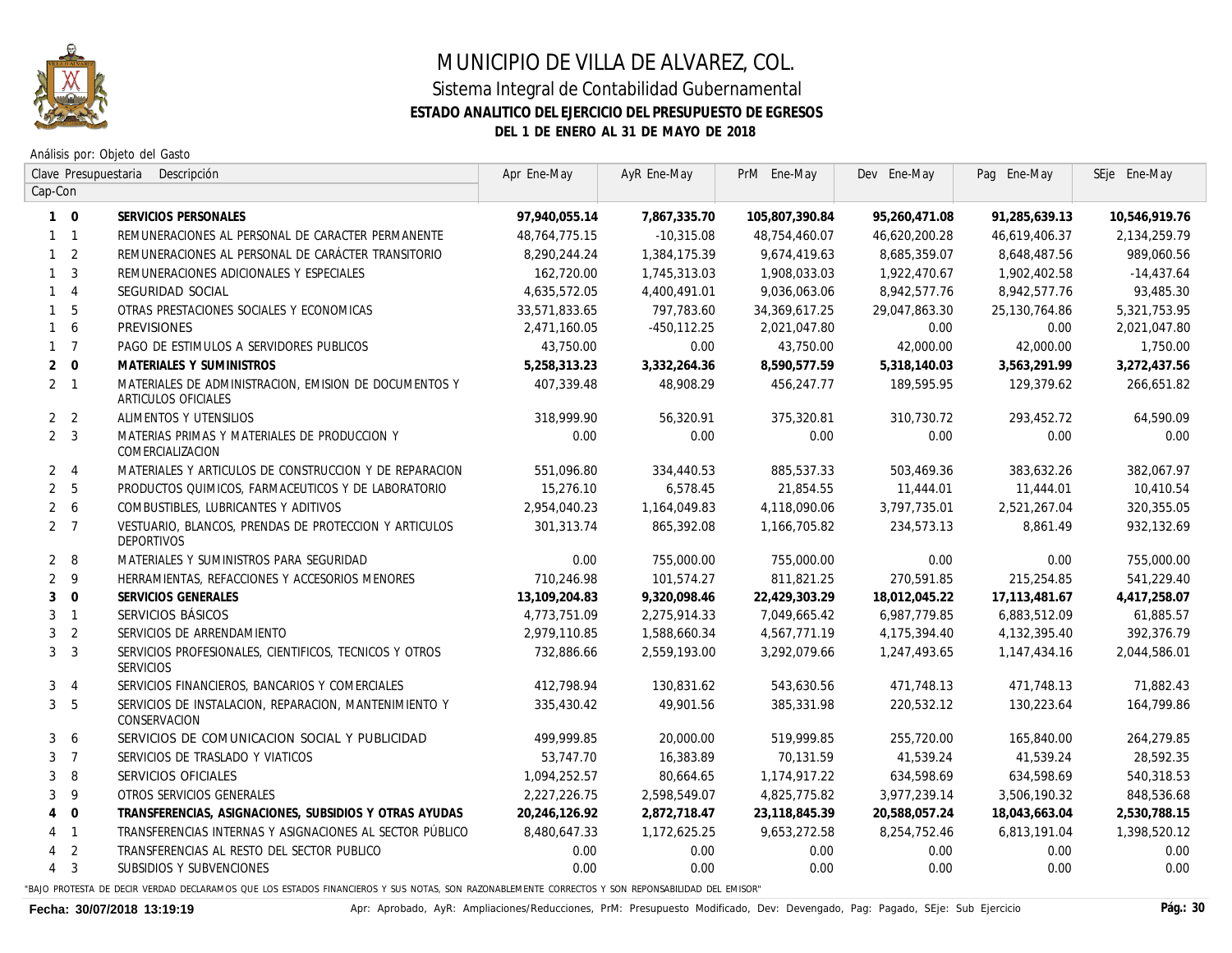

## MUNICIPIO DE VILLA DE ALVAREZ, COL. Sistema Integral de Contabilidad Gubernamental **ESTADO ANALITICO DEL EJERCICIO DEL PRESUPUESTO DE EGRESOS**

**DEL 1 DE ENERO AL 31 DE MAYO DE 2018**

Análisis por: Objeto del Gasto

| Clave Presupuestaria             | Descripción                                                      | Apr Ene-May   | AyR Ene-May   | PrM Ene-May   | Dev Ene-May      | Pag Ene-May   | SEje Ene-May     |
|----------------------------------|------------------------------------------------------------------|---------------|---------------|---------------|------------------|---------------|------------------|
| Cap-Con                          |                                                                  |               |               |               |                  |               |                  |
| $\overline{4}$<br>4              | AYUDAS SOCIALES                                                  | 1,149,688.19  | 156,010.00    | 1,305,698.19  | 178,354.00       | 132,354.00    | 1,127,344.19     |
| 5<br>4                           | PENSIONES Y JUBILACIONES                                         | 10,615,791.40 | 1,544,083.22  | 12,159,874.62 | 12, 154, 950. 78 | 11,098,118.00 | 4.923.84         |
| 6<br>4                           | TRANSFERENCIAS A FIDEICOMISOS, MANDATOS Y OTROS ANALOGOS         | 0.00          | 0.00          | 0.00          | 0.00             | 0.00          | 0.00             |
| $\overline{7}$<br>4              | TRANSFERENCIAS A LA SEGURIDAD SOCIAL                             | 0.00          | 0.00          | 0.00          | 0.00             | 0.00          | 0.00             |
| 8                                | DONATIVOS                                                        | 0.00          | 0.00          | 0.00          | 0.00             | 0.00          | 0.00             |
| 9                                | TRANSFERENCIAS AL EXTERIOR                                       | 0.00          | 0.00          | 0.00          | 0.00             | 0.00          | 0.00             |
| $\mathbf 0$<br>5                 | BIENES MUEBLES, INMUEBLES E INTANGIBLES                          | 129,071.69    | 4,934,227.11  | 5,063,298.80  | 632,432.44       | 632,432.44    | 4,430,866.36     |
| 5<br>$\mathbf{1}$                | MOBILIARIO Y EQUIPO DE ADMINISTRACION                            | 50,410.09     | 5,172.00      | 55,582.09     | 15,184.00        | 15,184.00     | 40,398.09        |
| 2<br>5                           | MOBILIARIO Y EQUIPO EDUCACIONAL Y RECREATIVO                     | 0.00          | 568,088.44    | 568,088.44    | 568,088.44       | 568,088.44    | 0.00             |
| 3<br>5                           | EQUIPO E INSTRUMENTAL MEDICO Y DE LABORATORIO                    | 0.00          | 0.00          | 0.00          | 0.00             | 0.00          | 0.00             |
| 5<br>$\overline{4}$              | VEHICULOS Y EQUIPO DE TRANSPORTE                                 | 0.00          | 3,790,000.00  | 3,790,000.00  | 0.00             | 0.00          | 3,790,000.00     |
| 5<br>5                           | EQUIPO DE DEFENSA Y SEGURIDAD                                    | 0.00          | 0.00          | 0.00          | 0.00             | 0.00          | 0.00             |
| 6<br>5                           | MAQUINARIA, OTROS EQUIPOS Y HERRAMIENTAS                         | 78,661.60     | 570,966.67    | 649,628.27    | 49,160.00        | 49,160.00     | 600,468.27       |
| 5<br>$\overline{7}$              | ACTIVOS BIOLOGICOS                                               | 0.00          | 0.00          | 0.00          | 0.00             | 0.00          | 0.00             |
| 8<br>5                           | <b>BIENES INMUEBLES</b>                                          | 0.00          | 0.00          | 0.00          | 0.00             | 0.00          | 0.00             |
| 9<br>5                           | <b>ACTIVOS INTANGIBLES</b>                                       | 0.00          | 0.00          | 0.00          | 0.00             | 0.00          | 0.00             |
| $\mathbf 0$<br>6                 | <b>INVERSION PUBLICA</b>                                         | 4,438,761.50  | 2,975,965.38  | 7,414,726.88  | 4,273,201.61     | 3,291,131.66  | 3, 141, 525. 27  |
| $\mathbf{1}$<br>6                | OBRA PUBLICA EN BIENES DE DOMINIO PUBLICO                        | 4,438,761.50  | 2,779,914.52  | 7,218,676.02  | 4,077,150.75     | 3,095,080.80  | 3, 141, 525.27   |
| $\overline{2}$<br>6              | OBRA PUBLICA EN BIENES PROPIOS                                   | 0.00          | 196,050.86    | 196,050.86    | 196,050.86       | 196,050.86    | 0.00             |
| 3<br>6                           | PROYECTOS PRODUCTIVOS Y ACCIONES DE FOMENTO                      | 0.00          | 0.00          | 0.00          | 0.00             | 0.00          | 0.00             |
| $\mathbf{0}$<br>$\overline{7}$   | INVERSIONES FINANCIERAS Y OTRAS PROVISIONES                      | 200,000.00    | $-200,000.00$ | 0.00          | 0.00             | 0.00          | 0.00             |
| $\overline{7}$<br>$\mathbf{1}$   | INVERSIONES PARA EL FOMENTO DE ACTIVIDADES PRODUCTIVAS           | 0.00          | 0.00          | 0.00          | 0.00             | 0.00          | 0.00             |
| $\overline{2}$<br>$\overline{7}$ | ACCIONES Y PARTICIPACIONES DE CAPITAL                            | 0.00          | 0.00          | 0.00          | 0.00             | 0.00          | 0.00             |
| 3<br>$\overline{7}$              | COMPRA DE TITULOS Y VALORES                                      | 0.00          | 0.00          | 0.00          | 0.00             | 0.00          | 0.00             |
| $\overline{7}$<br>$\overline{4}$ | CONCESION DE PRESTAMOS                                           | 0.00          | 0.00          | 0.00          | 0.00             | 0.00          | 0.00             |
| 5<br>$\overline{7}$              | INVERSIONES EN FIDEICOMISOS, MANDATOS Y OTROS ANALOGOS           | 0.00          | 0.00          | 0.00          | 0.00             | 0.00          | 0.00             |
| $\overline{7}$<br>6              | OTRAS INVERSIONES FINANCIERAS                                    | 0.00          | 0.00          | 0.00          | 0.00             | 0.00          | 0.00             |
| 9<br>$7^{\circ}$                 | PROVISIONES PARA CONTINGENCIAS Y OTRAS EROGACIONES<br>ESPECIALES | 200,000.00    | -200,000.00   | 0.00          | 0.00             | 0.00          | 0.00             |
| 8<br>$\mathbf 0$                 | PARTICIPACIONES Y APORTACIONES                                   | 0.00          | 0.00          | 0.00          | 0.00             | 0.00          | 0.00             |
| $\mathbf{1}$<br>8                | PARTICIPACIONES                                                  | 0.00          | 0.00          | 0.00          | 0.00             | 0.00          | 0.00             |
| 3<br>8                           | APORTACIONES                                                     | 0.00          | 0.00          | 0.00          | 0.00             | 0.00          | 0.00             |
| 5<br>8                           | CONVENIOS                                                        | 0.00          | 0.00          | 0.00          | 0.00             | 0.00          | 0.00             |
| $\Omega$<br>9                    | <b>DEUDA PUBLICA</b>                                             | 13,745,394.39 | 1,126,133.99  | 14,871,528.38 | 78,249,311.30    | 18,853,942.64 | $-63,377,782.92$ |
| 9<br>$\mathbf{1}$                | AMORTIZACION DE LA DEUDA PUBLICA                                 | 2,564,549.69  | 204,791.00    | 2,769,340.69  | 2,549,515.59     | 2,549,515.59  | 219,825.10       |
| $\overline{2}$<br>9              | INTERESES DE LA DEUDA PUBLICA                                    | 1,318,490.35  | 921,342.99    | 2,239,833.34  | 2,239,558.52     | 2,239,558.52  | 274.82           |

"BAJO PROTESTA DE DECIR VERDAD DECLARAMOS QUE LOS ESTADOS FINANCIEROS Y SUS NOTAS, SON RAZONABLEMENTE CORRECTOS Y SON REPONSABILIDAD DEL EMISOR"